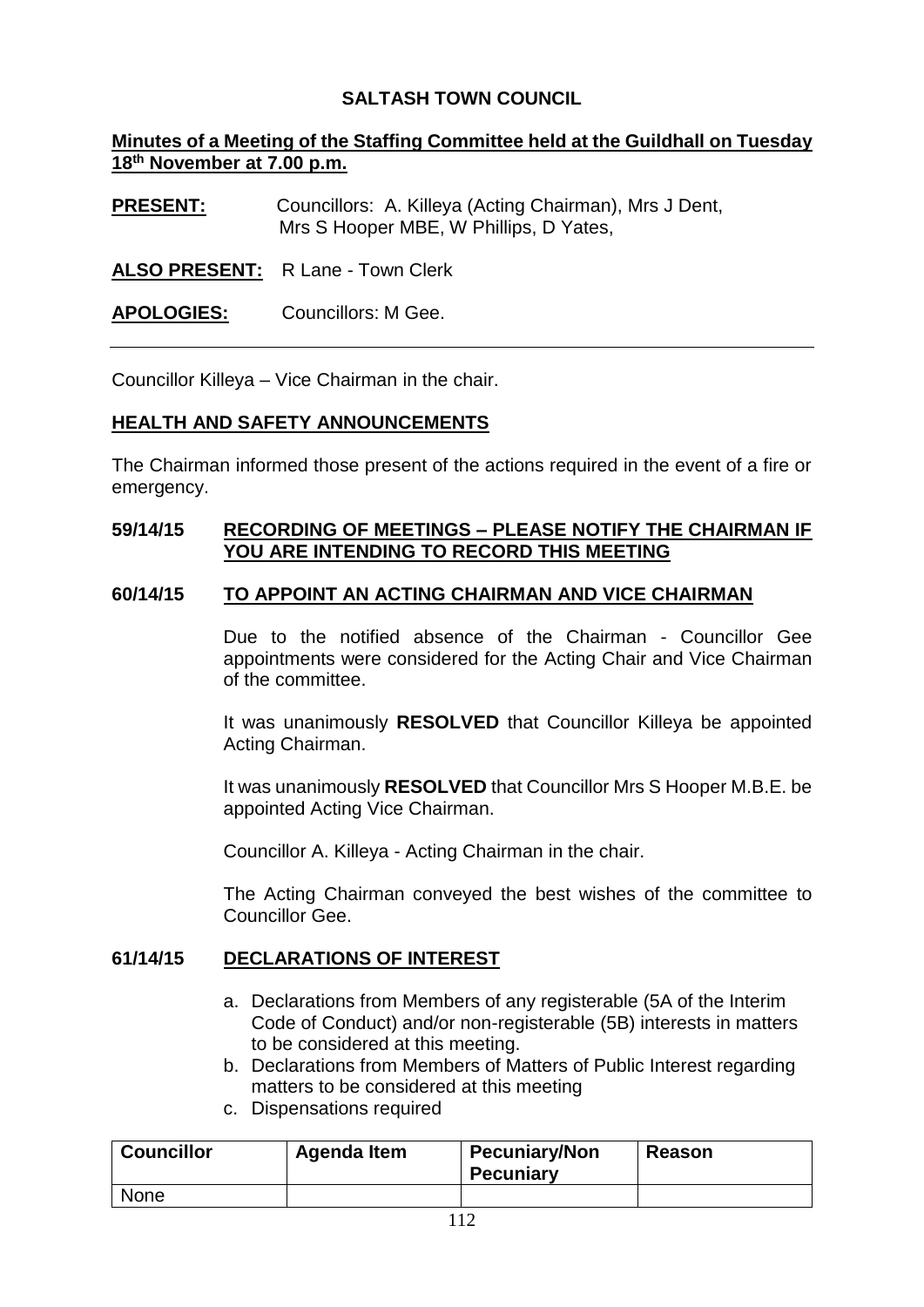## **62/14/15 QUESTIONS FROM THE PUBLIC**

None.

## **63/14/15 HEALTH AND SAFETY**

No report.

## **64/14/15 TO CONSIDER TRAINING REQUESTS AND REPORT BACK ON TRAINING ATTENDED**

The Town Clerk reported on staff training and requests to date and Member's considered future training requirements.

It was **RESOLVED** that a summary report of staff training over the last 2 years be considered by members at the next meeting to identify future training needs.

### **65/14/15 BUDGET STATEMENTS**

a. To receive the current Committee budget statement

It was **RESOLVED** to note.

#### **66/14/15 TO CONSIDER THE BUDGET FOR 2015/16**

Members gave provisional consideration to the budget for 2015/16 and forecasts for 2016/17 and 2017/18 subject to the outcome of the Devolution Options Group and staff structure review.

It was **RECOMMENDED** that Full Council approve the National Joint Council for Local Government Services 2014-16 pay-scales and allowances award of 2.20%.

It was **RESOLVED** that:

Nominal codes:

5130 Staff Training be increased to £3000 5104 Staff Recruitment Advertising be increased to £1000 5018 Insurance – Key Worker be re-introduced

#### **67/14/15 STAFFING**

a. To report the appointment of a Receptionist (pm)

The Acting Chairman reported that recruitment had been successful and the post had now be filled.

It was **RESOLVED** to note.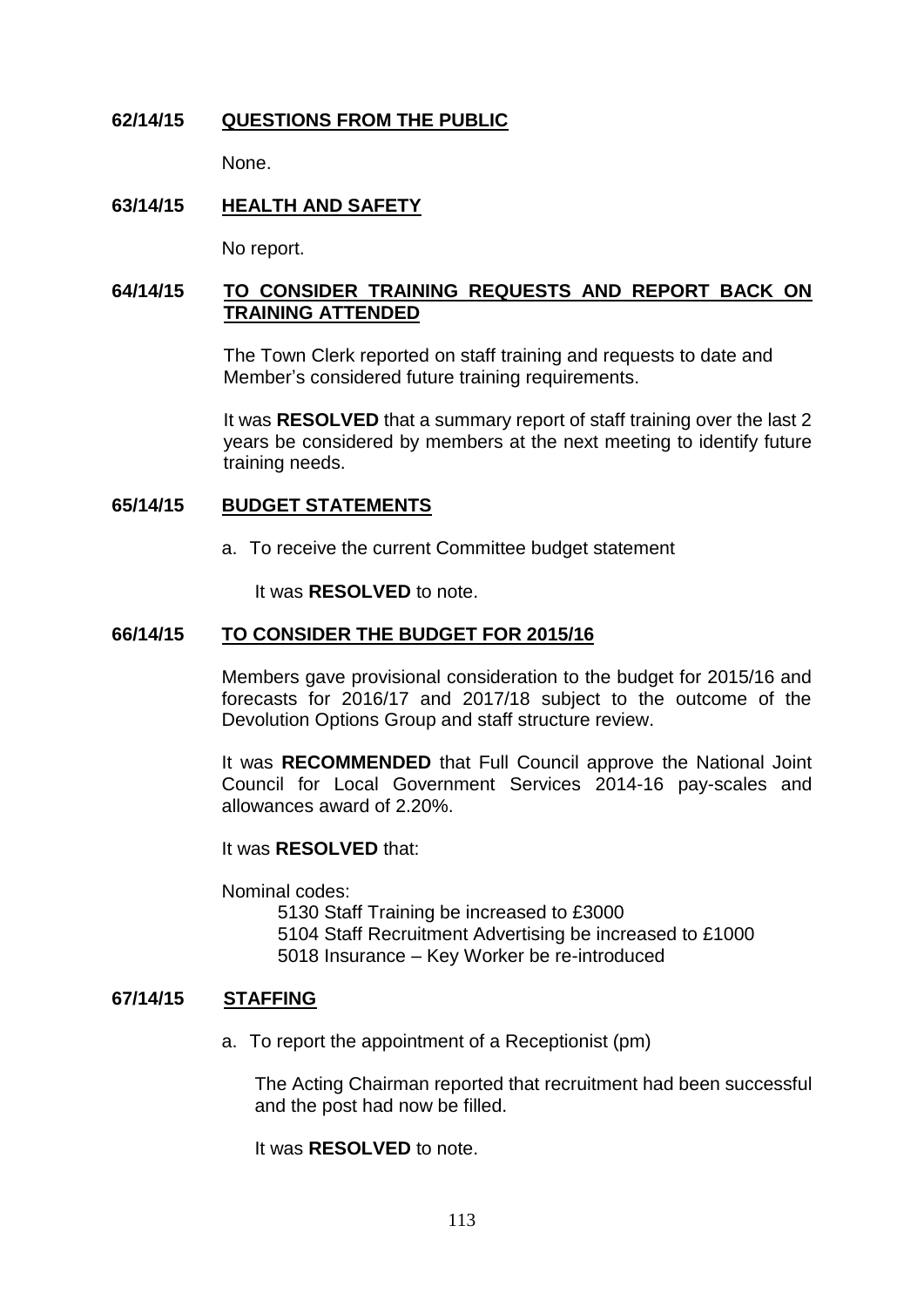b. Caretaking

The Acting Chairman updated members on the current staffing status of caretaking staff.

It was **RESOLVED** to note.

c. To consider Christmas arrangements

Members considered the caretaking and administration staffing requirements for the Guildhall over the Christmas holiday period.

It was **RESOLVED** that the Guildhall will close for administration on the 23<sup>rd</sup> December and re-open on 5<sup>th</sup> January 2015 however it will remain available for function bookings.

The 24<sup>th</sup> December will be a Saltash Day holiday award to staff and all other closure dates that are not national holidays may be taken as voluntary holiday.

- d. To consider staffing structure
	- i. Posts required

Members considered the current establishment staffing structure and potential future needs in relation to Churchtown Cemetery and devolution.

It was **RESOLVED** that the Burial Board be requested to submit a Churchtown grounds and administration staffing requirement report for the next Staffing Committee meeting.

ii. Job descriptions

Members considered job descriptions with regard to the current staffing structure and work responsibilities.

It was **RESOLVED** that:

- 1. The Town Clerk review the accuracy of job descriptions with staff.
- 2. The Mayor reminded members that any work they require to be undertaken by receptionists is to be authorised by the Town Clerk if it is more than a short (5 minute) routine task.
- 3. The Mayor reminded members that they are required to book rooms for meetings in advance with reception to avoid double bookings and allow for staffing to be arranged.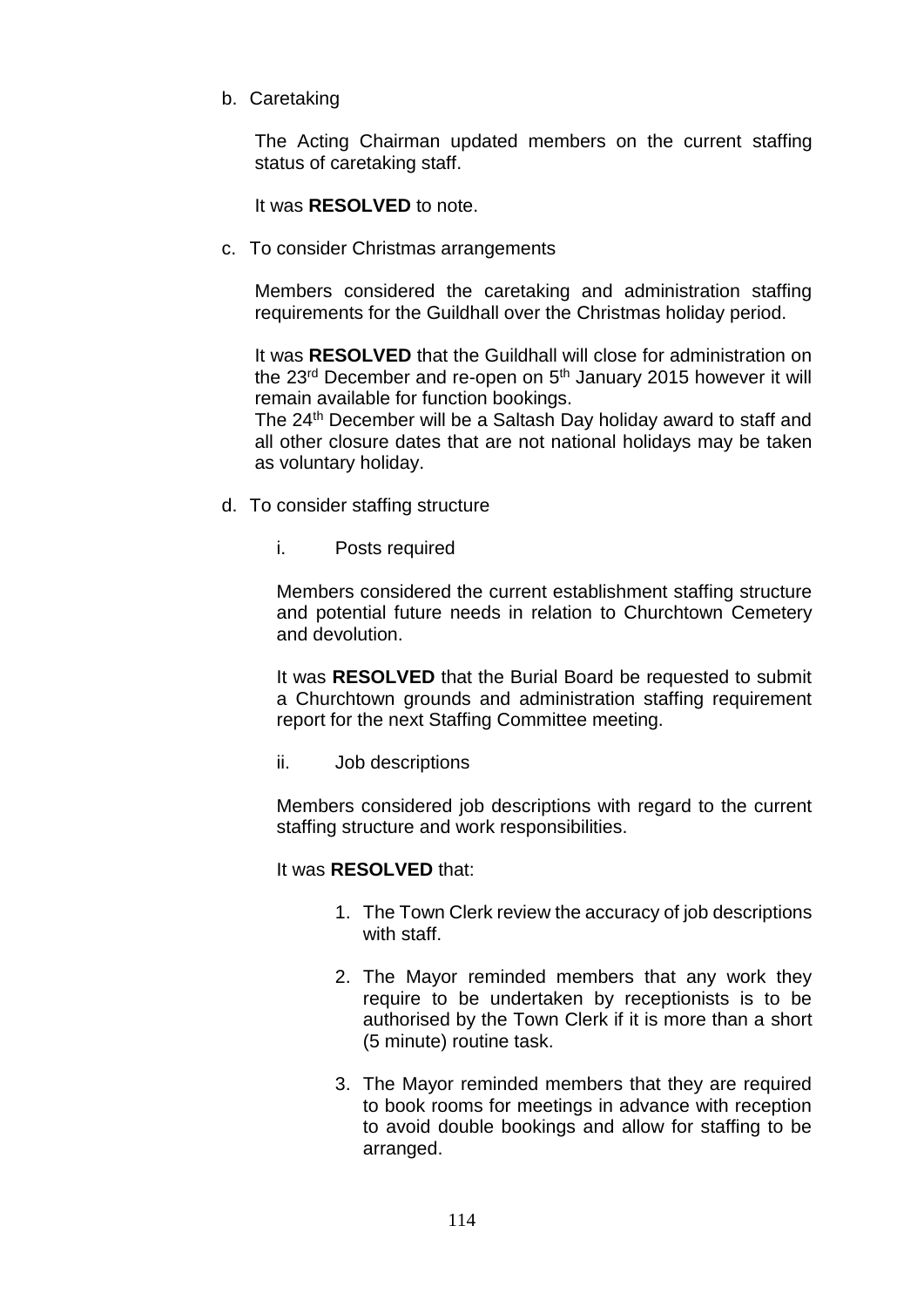- 4. The Acting Chairman and Town Clerk under delegated authority to introduce a 15 minute period for reception handover operating on a rotating basis  $(12.45 - 1$  pm and 1pm – 1.15 pm) for receptionists on a trial basis up to 23rd December 2014 to be financed from the staff contingency budget.
- iii. Salary scales

Members considered salary scales in relation to the current staffing structure and work responsibilities.

#### It was **RESOLVED** that:

- 1. Burial Board be requested to give consideration to the Groundsman title and that the salary scale be uplifted to scale 7-9 in line with Caretakers.
- 2. The Acting Chairman to provide a salary review report for the next meeting to consider all staff salary scales.

## **68/14/15 PUBLIC BODIES (ADMISSION TO MEETINGS) ACT 1960**

Pursuant to Section 1(2) of the Public Bodies (Admissions to Meetings) Act 1960 and having regard to the confidential nature of the business to be discussed, it was **RESOLVED** that the press/public be excluded from the meeting for the following item of business.

### **69/14/15 PUBLIC BODIES (ADMISSION TO MEETINGS) ACT 1960**

None.

## **70/14/15 REPORTS ON EXERCISE OF DELEGATED POWERS UNDER POLICY**

No report.

### **71/14/15 ANY OTHER URGENT STAFFING MATTERS AT THE DISCRETION OF THE CHAIR**

#### Deputy Macebearer

The Acting Chairman informed members of the vacant post for a Deputy Macebearer and the necessity to advertise and interview.

It was **RESOLVED** that the post be advertised at no cost via the Messenger and social media requesting interested parties submit written applications as to their suitability for appointment and that if necessary interviews be conducted by the Town Clerk and Acting Chairman and Acting Vice Chairman if available.